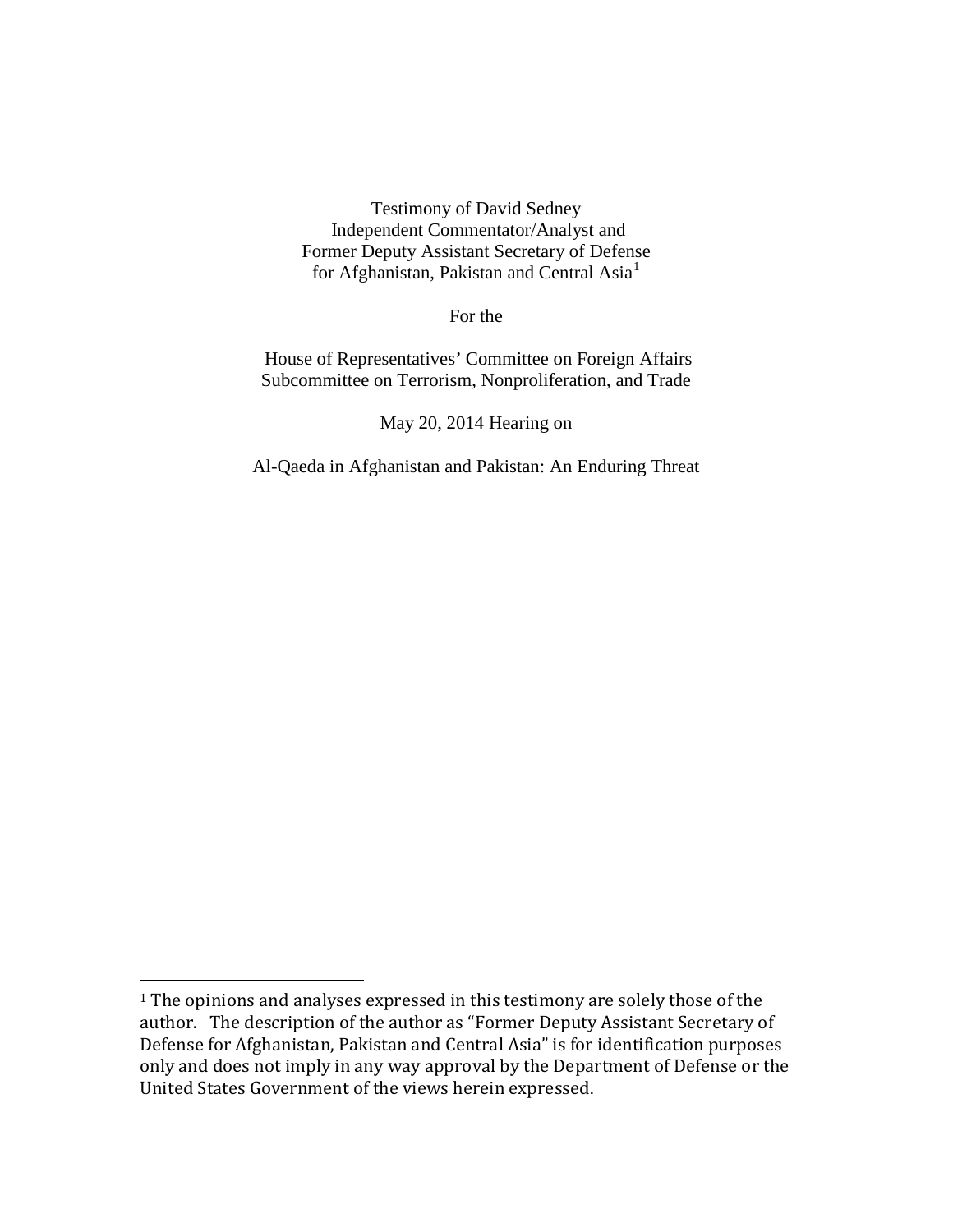Chairman Poe and Ranking Member Sherman, and Members of the Subcommittee on Terrorism, Nonproliferation, and Trade of the House of Representatives' Committee on Foreign Affairs, thank you for holding this hearing today on a subject of vital national importance for the safety and security of the American people - the future threat to our country from Al-Qaeda and its affiliates in Afghanistan and Pakistan as we and our NATO allies draw down our forces in Afghanistan in 2014.

I want to take this opportunity to thank the many Americans, military and civilian, who have served our country in Afghanistan and Pakistan over the twelve-plus years since our country was attacked on September 11, 2001. Most importantly, I want to pay tribute to the over 2,000 Americans who have made the ultimate sacrifice for their country in this conflict and the nearly 20,000 who have been wounded. Their commitment to defending us is a debt we must honor, but can never fully repay. I also want to express my respect and admiration for the family members of the hundreds of thousands who have served our country in this conflict. Their sacrifices, often little recognized and poorly understood, are the foundation that makes possible the extraordinary efforts on the ground in Afghanistan and Pakistan that have made our country safer over the years since 9/11. At the same time, I want to stress my admiration for the efforts and sacrifices on the part of our Allies and partners and, very importantly, I honor the people and security forces of Afghanistan and Pakistan who have suffered and continue to suffer in such large numbers from the attacks of terrorists and their supporters.

Mr. Chairman, Ranking Member and Members of the Committee I would also like to thank you and your colleagues in the Congress for your support for our troops and civilians in Afghanistan and Pakistan and for your attention to the needs of their families. I thank you for your commitment to the security of our nation through providing the resources for our efforts in Afghanistan and Pakistan and, through hearings such as this, for your attention to and oversight of the strategies and policies that determine the success or failure of these efforts.

In response to the request from the Subcommittee to "discuss the threat to stability in Afghanistan and Pakistan from Al-Qaeda and their affiliates, and describe likely future security challenges given the withdrawal of international forces from Afghanistan over the course of 2014," I will focus on three areas. First, I will examine where we stand in Afghanistan regarding the present and future threat from Al-Qaeda and its affiliates; second, I will look at Pakistan from the same perspectives; and finally I will make recommendations on courses of action that I believe will make the United States, our Allies and partners, and Afghanistan and Pakistan more secure and better able to deal with the Al Qaida threat.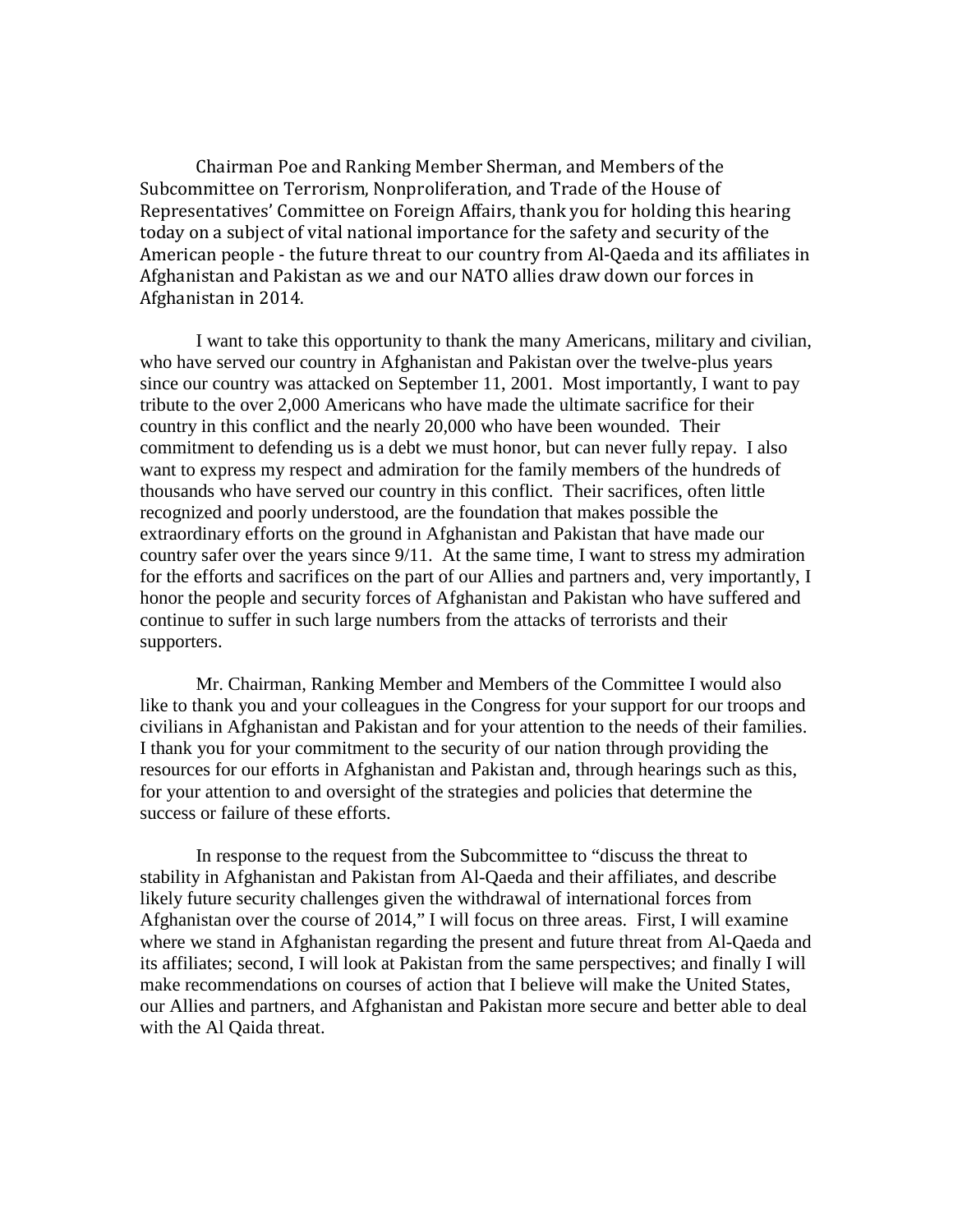However, I will begin with a look at the overall strategic threat that Al-Qaeda and other terrorists groups pose and present a view that differs from what I would call "tactical analysis" of Al-Qaeda.

Much recent commentary, both from U.S. officials<sup>[2](#page-2-0)</sup> and in the media, describes a "core Al-Qaeda" that is somewhere on a spectrum from "on the road to defeat" to "degraded." These analyses generally rely on evidence such as, the number of Al-Qaeda leaders who have been killed, the number of Al-Qaeda fighters in one place or another, the amount of Al-Qaeda funds, whether other terrorist organizations "formally" recognize Al-Qaeda's leadership, if Al-Qaeda's directives are followed by other terrorists, the ability of Al-Qaeda to direct specific operations, or other, similar, tactical indicators. Such analyses then take these tactical indicators as evidence that Al-Qaeda is less capable of immediate, coordinated actions and then draw broader conclusions that Al-Qaeda is less of a threat. These analyses<sup>[3](#page-2-1)</sup> then claim that because Al-Qaeda is now more decentralized, has many regional franchises, and depends more on individuals than on centrally directed operations, it is less of a threat.

But, a focus on the tactical risks misses the bigger, strategic picture and risks following policies that may not be effective. When the State Department's annual report on terrorism,  $4$  released in April, shows an increase from 2012 to 2013 of 43% in worldwide terrorists attacks, it is important to ask whether policy views of Al Qaida as a spent or terminally weakened force are accurate.

It is clear that Al-Qaeda is evolving.<sup>[5](#page-2-3)</sup> However, it is likely that such evolution is making Al Qaida more, not less, of a threat. Therefore, it is important to ask both what this evolution means for the future and what policies we should adopt to reflect this changing landscape.

My view is that Al-Qaeda, despite our tactical counterterrorism successes, continues to be a major strategic threat to the United States and its allies. Tomorrow, Al-Qaeda will be an even greater threat because of its ongoing evolutions. Today, we see Al-Qaeda not only maintaining a core in Pakistan, but also continuing to push forward in Syria, Yemen, Somalia and elsewhere in Africa. Al-Qaeda still maintains its core ideology of an Islamic religious and governing structure that does not permit any others

<u>.</u>

<span id="page-2-0"></span><sup>2</sup> U.S. State Department Press Briefing, April 30, 2014

<span id="page-2-1"></span><sup>3</sup> See for example, the U.S. State Department Country Reports on Terrorism, April 2014; [http://www.state.gov/documents/organization/225050.pdf,](http://www.state.gov/documents/organization/225050.pdf) and discussion thereof , ibid.

<span id="page-2-2"></span><sup>4</sup> ibid.

<span id="page-2-3"></span><sup>5</sup> See, e.g. the analysis in Seth G. Jones, "Counterterrorism and the Role of Special Operations Forces'" Testimony Before the Committee on Foreign Affairs Subcommittee on Terrorism, Non-Proliferation, and Trade, April 8, 2014, [http://www.rand.org/content/dam/rand/pubs/testimonies/CT400/CT408/RAND\\_](http://www.rand.org/content/dam/rand/pubs/testimonies/CT400/CT408/RAND_CT408.pdf%23page4) [CT408.pdf#page4](http://www.rand.org/content/dam/rand/pubs/testimonies/CT400/CT408/RAND_CT408.pdf%23page4)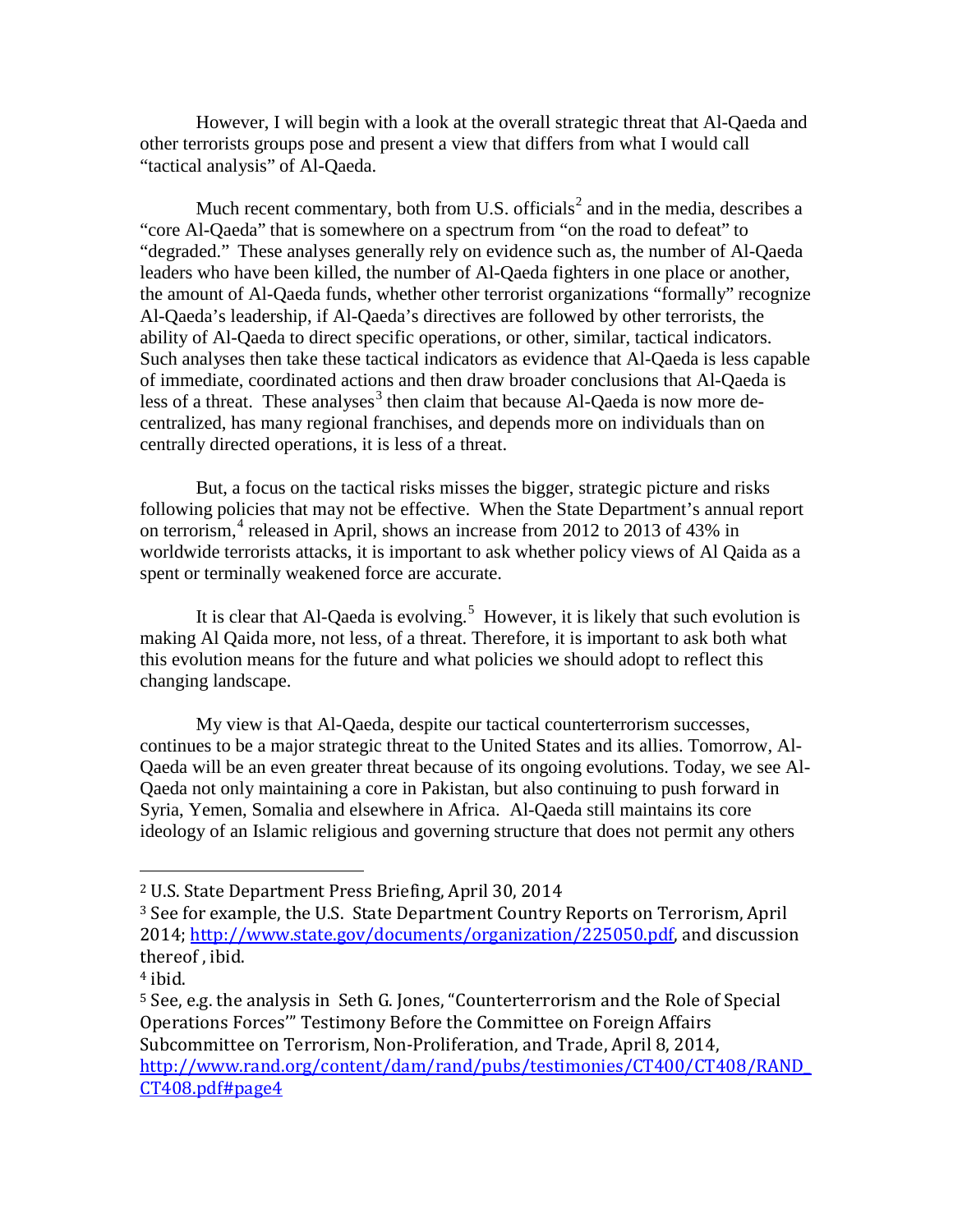to exist, continues its core goal of a caliphate that governs peoples over a vast area (people that in fact reject Al Qaida), and holds to a core belief that the West, particularly the United States, is inimical by its very existence to Al-Qaeda.

I see no change in Al-Qaeda's self-narrative that its success is inevitable if it continues its struggle. Failures along the way do not undercut that Al Qaida narrative, in fact, they see temporary setbacks as challenges that, once overcome, validate the destiny that this narrative claims. A key part of the Al-Qaeda narrative is the conviction that its core beliefs formed the basis of the defeat of the Soviet Union in Afghanistan in the 1980s. That same conviction is the bedrock for the coming (in their view) defeat of the United States and NATO in Afghanistan. Increasing Taliban success in Afghanistan, leading to an eventual Taliban takeover would be a major strategic victory for Al-Qaeda and its ideology. An eventual Taliban and Al-Qaeda success in Afghanistan would more than negate all the tactical U.S. counterterrorism successes of recent years and produce a world much less safe for Americans.

There is no timeline for Al-Qaeda in its quests, unlike for many here in Washington. We often see our endeavors through the lens of timelines. We too often measure success or failure of national endeavors, no matter how complex, through whether deadlines are met, rather than whether objectives are achieved. There is a real danger that we may allow a focus on the tactical to lead to strategic error. A determination to hold to deadlines, rather than being adaptive and flexible, could well lead us into strategic errors that damage greatly our long-term national security.

## Seizing Success in A fghanistan

<u>.</u>

Mr. Chairman, we have had major successes in Afghanistan, a fact poorly understood by most in the general public and actively denied by many, primarily those invested in a narrative of American failure. Our goal, since September 11, 2001 and over two administrations, has been to defeat Al Qaida and ensure that Afghanistan is never again a safe haven from which terrorists threaten Afghanistan, the region or the world. Despite huge obstacles and many bad policy choices on our part, we are on the way to achieving this goal in Afghanistan. And if we make the serious, sustained commitment that the threat to our country demands, we can not only achieve this goal, but also sustain it. The successes we are having and can continue to have validate the sacrifices that so many have made and must be a matter of pride to those who have served in Afghanistan and for all Americans.

Why do I say something that directly contradicts the belief, according to USA TODAY, of 52% of Americans that the U.S. has failed to achieve its goals in Afghanistan<sup>[6](#page-3-0)</sup> and the report from CNN that of 82% of Americans oppose the war in Afghanistan<sup>7</sup>?

<span id="page-3-0"></span><sup>6</sup> USA TODAY/Pew Research Center Poll; USA TODAY, 1/31/2014

<span id="page-3-1"></span><sup>7</sup> CNN/ORC International survey; CNN, 12.30/2013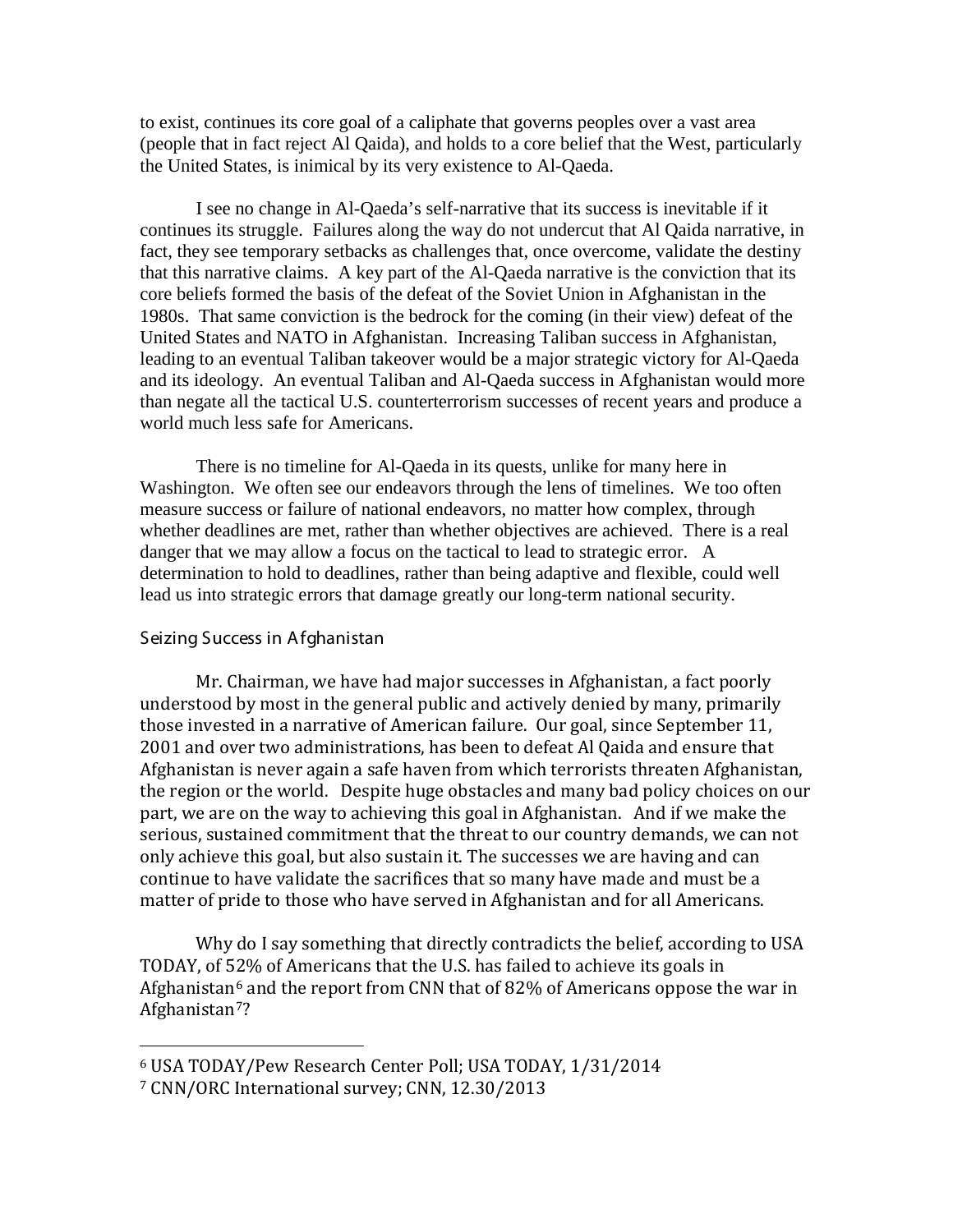Quite simply, the facts prove success. Here are the facts:

- Al-Qaeda is no longer active in Afghanistan, except for a small group in remote eastern Afghanistan that poses no threat to the U.S. $<sup>8</sup>$  $<sup>8</sup>$  $<sup>8</sup>$ </sup>
- Afghan Security Forces, which took the lead for security in Afghanistan last year have the capability, if they receive necessary continued support from the U.S. and the international community, to keep Afghanistan secure from a Taliban takeover and a return of Al-Qaeda.<sup>[9](#page-4-1)</sup>
- Afghanistan has made major progress in development indicators such as increased life expectancy, improved health and education services, and media freedom, $^{10}$  $^{10}$  $^{10}$  key areas that underpin the long-term survivability of an Afghan state that will reject Al-Qaeda. (Note: this progress has occurred despite the opposition to "nation building" by successive US administrations.)
- The Afghan people demonstrated their support for a future that is democratic and free and rejects the Taliban and Al-Qaeda in the elections of April 5, where over 60% of Afghans, twice as many as in previous elections turned out, despite Taliban threats to prevent the elections and despite serious attacks by the Taliban on the elections process.

This is not to say that Afghanistan does not have serious problems and vexing challenges. Corruption, narcotics trafficking and addiction, a fragile, aiddependent economy, weak rule of law, are among many problems that Afghanistan, like other poor, conflict ridden states faces. One only has to follow the failurecentric international media to get a full dose of the negative. But, the real story, one that is hardly ever reported by the media, is the great achievements of the Afghan people over the past 12 years and the fact that this positive trajectory continues. The United Nations reports that over the past decade, Afghanistan has made more progress as a society than any other place in the world.[11](#page-4-3) This progress in so many areas is basis for a sustainable victory over Al-Qaeda and its narrative that the best fate for Afghanistan is a return to the rule of the Taliban.

<u>.</u>

<span id="page-4-3"></span><span id="page-4-2"></span><sup>10</sup> USAID Fact Sheet. http://www.usaid.gov/news-information/fact-sheets/usaid[engagement-afghanistan-2014-and-beyond](http://www.usaid.gov/news-information/fact-sheets/usaid-engagement-afghanistan-2014-and-beyond) , and, Reporters Without Borders World Press Freedom Index 2013, <http://en.rsf.org/press-freedom-index-2013,1054.html> <sup>11</sup> <http://oversight.house.gov/wp-content/uploads/2014/03/Sampler.pdf>

<span id="page-4-0"></span><sup>8</sup> CNS Study, "Independent Assessment of the Afghan National Security Forces", [http://www.cna.org/sites/default/files/research/CNA%20Independent%20Assess](http://www.cna.org/sites/default/files/research/CNA%2520Independent%2520Assessment%2520of%2520the%2520ANSF.pdf) [ment%20of%20the%20ANSF.pdf](http://www.cna.org/sites/default/files/research/CNA%2520Independent%2520Assessment%2520of%2520the%2520ANSF.pdf)

<span id="page-4-1"></span><sup>9</sup> Ibid, and International Crisis Group Report, "Afghanistan's Insurgency After the Transition," May 12, 2014, http://www.crisisgroup.org/~/media/Files/asia/south-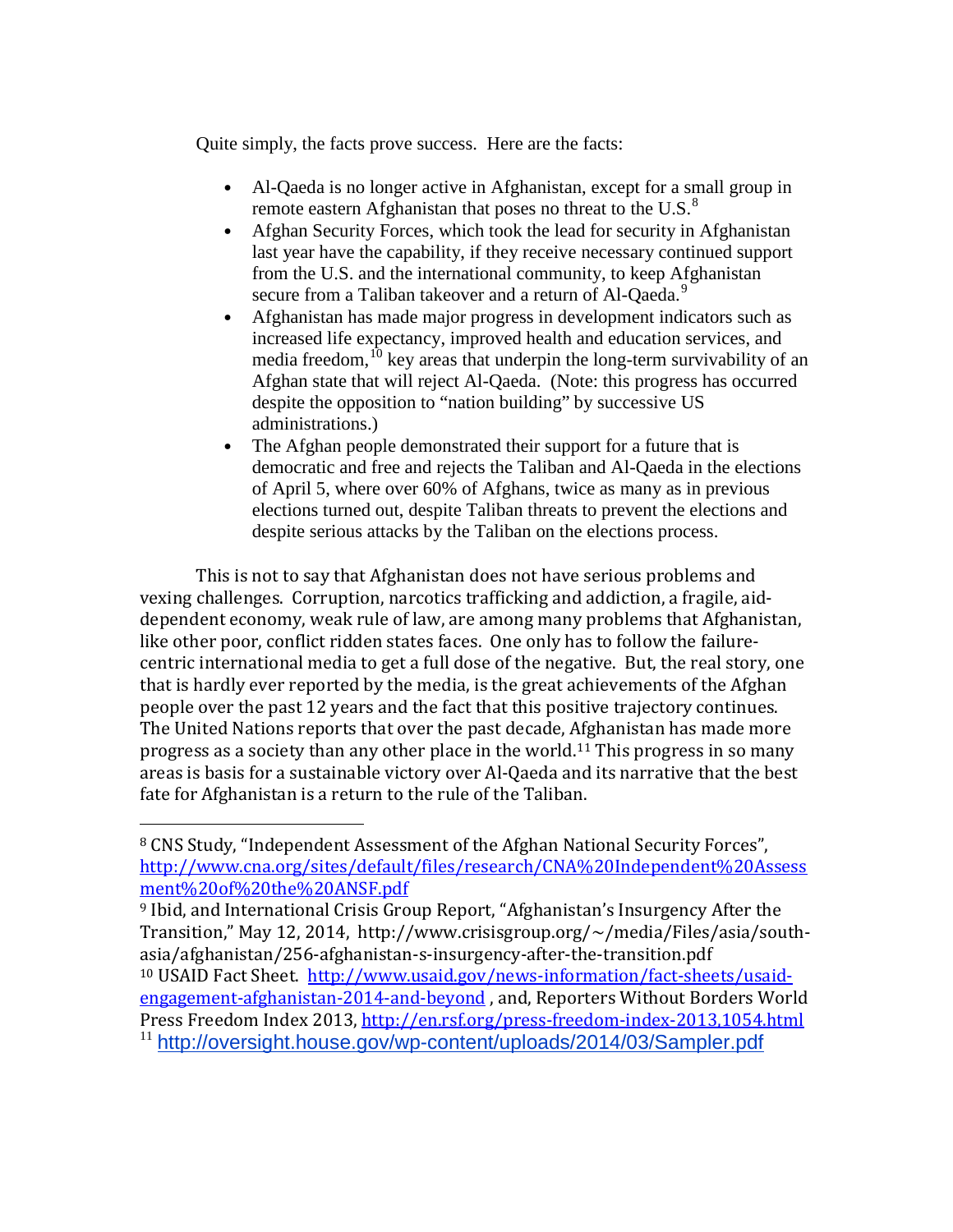The people of Afghanistan recognize the progress they have made and want more. Almost 60% of Afghans believe their country is headed in the right direction,<sup>[12](#page-5-0)</sup> a figure far higher than most countries in the region or the world, and they have high hopes for the future. Afghans also give high positives to their army and police.[13](#page-5-1) After the April elections, some Afghans even demonstrated in favor of their security forces, thanking them for protecting the polls<sup>[14](#page-5-2)</sup>. These sentiments are a direct rebuttal of the Al-Qaeda narrative.

Perhaps most challenging to the Al-Qaeda narrative in Afghanistan is Afghanistan's free media, a media that is the object of Taliban attacks. From a time when television was non-existent and radio tightly controlled, Afghanistan's media today is full of political talk shows, soap operas, anti-crime dramas and even music. All areas that the Taliban detests and which would disappear under a Taliban return.

Is an Al-Qaeda return possible? It certainly is in the Al-Qaeda narrative, which has a victory in Afghanistan over the U.S. and the West as a key element. The Al-Qaeda leadership, while under pressure in Pakistan remains viable, but constricted. A return to Afghanistan would free Al-Qaeda of such constraints, giving it the space to re-open training camps and return to the coordinated, large-scale attacks that so damaged the U.S. and our allies in the past. Even more importantly, an Al-Qaeda return to Afghanistan would strengthen its narrative of inevitable victory, impel recruits to flock to its banner and lead to destabilization of other countries in the region and beyond.

Some question whether Taliban resurgence would include the return of Al-Qaeda to Afghanistan after a peace deal. A recent poll asked Afghans whether they thought the Taliban would respect any peace deal. Afghan doubt the Taliban would respect any such deal – in fact in a recent poll four times more Afghans thought the Taliban would not respect such a deal as thought they would (49% to 11%).<sup>[15](#page-5-3)</sup>

We have the opportunity now, in Afghanistan, to deal the Taliban an even stronger blow than the death of Osama bin Laden. That blow would be the emergence of Afghanistan, Al-Qaeda's former base and the location of its earliest successes, as an independent, successful, progressive Islamic democracy, a full

<span id="page-5-0"></span><sup>12</sup> The Asia Foundation poll.

<span id="page-5-1"></span><http://asiafoundation.org/resources/pdfs/2013AfghanSurvey.pdf>  $13$  ibid

 $\overline{a}$ 

<span id="page-5-2"></span>[http://www.afghanistannewscenter.com/news/2014/february/feb272014.html#a](http://www.afghanistannewscenter.com/news/2014/february/feb272014.html#a8) [8](http://www.afghanistannewscenter.com/news/2014/february/feb272014.html#a8)

<span id="page-5-3"></span><sup>15</sup> ATR Consulting Poll, p.6: [http://atr-consulting.com/wp](http://atr-consulting.com/wp-content/uploads/2014/02/Perception-Survey-Report-Final.pdf)[content/uploads/2014/02/Perception-Survey-Report-Final.pdf](http://atr-consulting.com/wp-content/uploads/2014/02/Perception-Survey-Report-Final.pdf)

<sup>14</sup>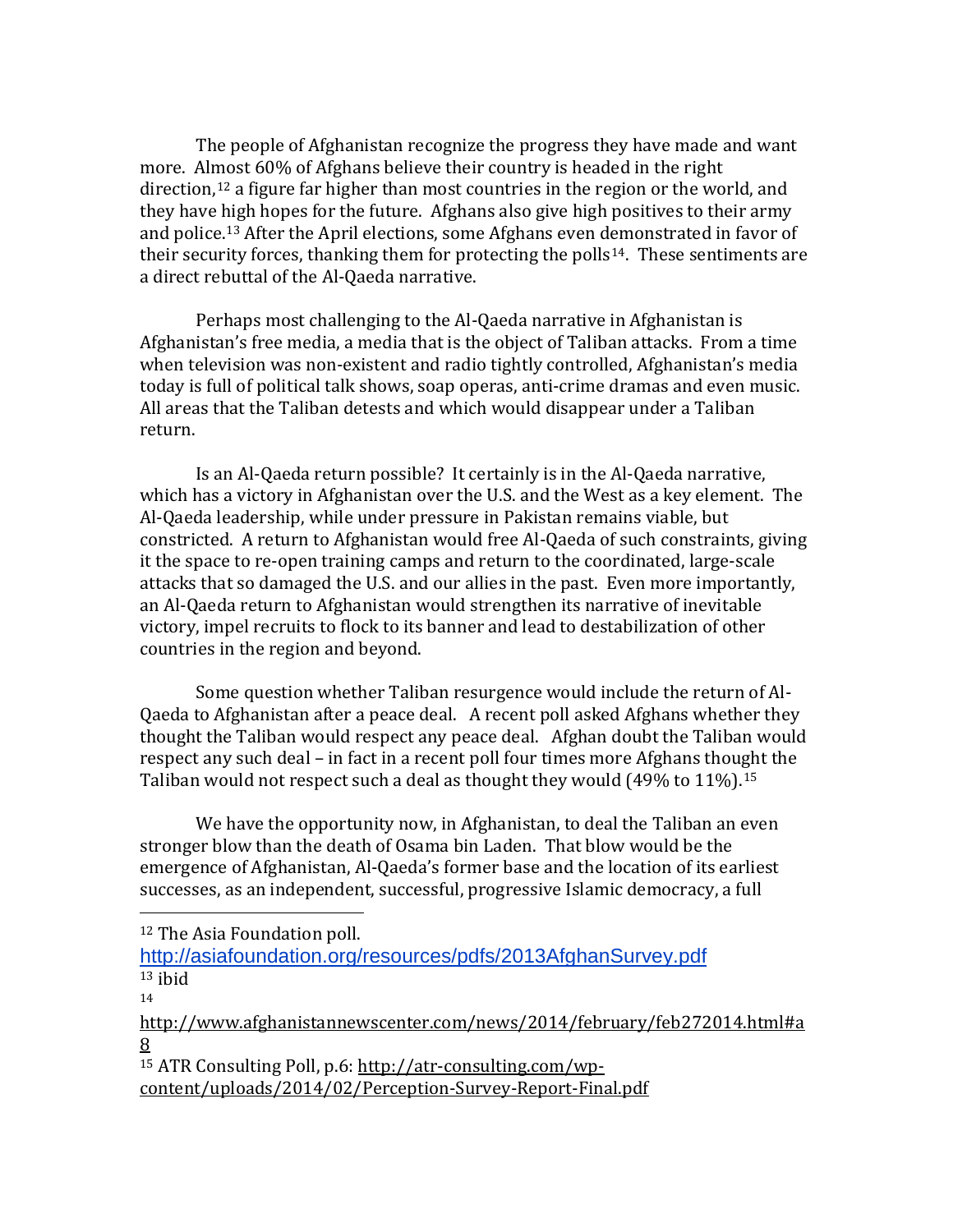member of the community of nations and a country able to defend itself. We need to seize the success we have achieved, continue to help Afghanistan deal with the many serious long-term problems it faces, and help Afghanistan be a model, like South Korea, of a country that faced near extinction from outside forces, but through the determination of its people and outside assistance becomes the antithesis of the forces that almost destroyed it. This is not a process that will take just a few years; it will take a continuing, serious, very long-term commitment. But, the dangers we face without such a commitment merit our taking on this task.

## **Cautious Pragmatism on Pakistan**

Pakistan faces perhaps even more challenges than Afghanistan. In addition to a multi-faceted insurgency that has killed over 5000 Pakistani security forces and over  $30,000$  Pakistani civilians over the past decade<sup>[16](#page-6-0)</sup>. Pakistan faces massive economic and social challenges.

Pakistan is where the Al Qaida leadership has resided since being evicted from Afghanistan in 2001. Pakistan's leaders denied for years that Al-Qaeda's leadership was in Pakistan, claiming that Al-Qaeda's leaders, if they were anywhere, were in Afghanistan.<sup>[17](#page-6-1)</sup> Following the operation that killed Osama Bin Laden, and the public revelations about the length of time and locations in Pakistan where Bin Laden lived, the U.S. government urged Pakistani authorities to take action against the remaining Al-Qaeda leadership. However, most media reports of actions against Al-Qaeda leaders since 2012 have attributed those actions to outside powers.

Al-Qaeda's current leader Ayman al-Zawahiri, apparently continues to reside in Pakistan (despite Pakistani denials<sup>[18](#page-6-2)</sup>) from where he is currently carrying on a dispute with the leader of the Islamic State of Iraq and al-Sabah (ISIS) over the extent of Al-Qaeda's leadership in the global jihadist struggle.<sup>[19](#page-6-3)</sup> Unfortunately, it appears that as long as there are areas of Pakistan that the Pakistani government does not fully control, such Al Qaida activism will continue.

As U.S. and NATO troops draw down in Afghanistan, the Taliban are expanding their military actions in Afghanistan<sup>20</sup>. While the Taliban lack the ability to threaten the survival of the Afghan state and Afghan forces are likely to be able to repulse Taliban

 $\overline{a}$ 

<span id="page-6-1"></span><span id="page-6-0"></span><sup>16</sup> <http://www.satp.org/satporgtp/countries/pakistan/database/casualties.htm> <sup>17</sup> Interview, John Stewart-President Pervez Musharraff; Sept. 6, 2006,

<http://thedailyshow.cc.com/videos/9078tw/pervez-musharraf-pt--1>

<span id="page-6-4"></span><span id="page-6-3"></span><span id="page-6-2"></span><sup>18</sup> [http://www.ndtv.com/article/world/hina-rabbani-khar-denies-hillary-clinton-s-claim-that-zawahiri-is-in](http://www.ndtv.com/article/world/hina-rabbani-khar-denies-hillary-clinton-s-claim-that-zawahiri-is-in-pakistan-207586)[pakistan-207586](http://www.ndtv.com/article/world/hina-rabbani-khar-denies-hillary-clinton-s-claim-that-zawahiri-is-in-pakistan-207586)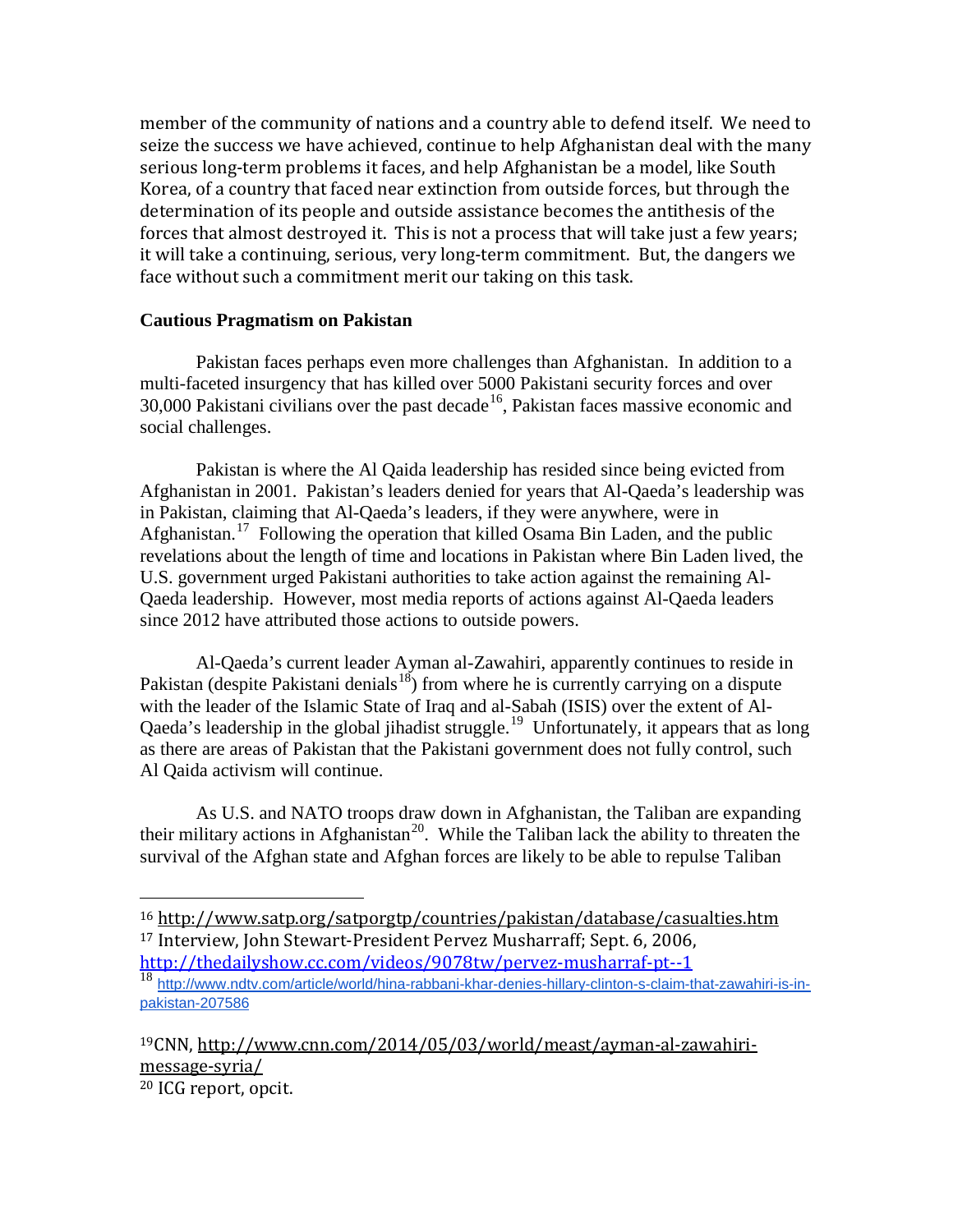efforts to seize any important ground in Afghanistan, it is clear that the fact that the Taliban sanctuaries in Pakistan are vital to the Taliban's ability to carry out this increased pace of attacks.

Pakistan, facing its own insurgency, as well as dealing with a perceived threat from India is in a difficult position vis-à-vis the Afghan Taliban. If Pakistan were to attempt to take action against the Afghan Taliban it would risk adding another violent actor to its internal threats. Additionally, Pakistan appears to have some interest in maintaining existing links to the Taliban as a hedge against the U.S. and NATO leaving Afghanistan. In the case of a withdrawal of U.S. and NATO forces, Pakistan would likely fear increased Indian activity in Afghanistan. These fears about India likely provide additional incentives for Pakistan to use the Taliban as a hedge.

At the same time, it is clear that Al Qaida, which like Pakistan, sees advantages from Taliban activism, seeks a Pakistan that adopts Al-Qaeda's ideology and preferred "caliphate" style of governance. Al Qaida has been connected in some media reports to efforts to attack Pakistani security forces. That might lead one to conclude that Pakistan should see Al-Qaeda as an existential threat. However, the situation is more complicated than that. Al Qaida has also been linked with some terrorist groups that in the past have been seen as linked to Pakistani security forces, such as Lashkar-e-Taiba. The Taliban share an interest with these groups in actions against India, particularly related to Kashmir.

It is beyond the scope of this testimony to explore in depth the many interconnections among these groups and the competing motivations that exist among the various groups and within the Pakistani government, which still faces severe civilianmilitary tensions, continues to experience both sectarian violence and acts such as successful (and attempted) assassinations of journalists that undercut the fabric of civil society. However, with regard to Al-Qaeda, it does appear that it should be in Pakistan's interests to take steps to remove Al-Qaeda leadership and support structures in order to reduce the overall threat level that Pakistan faces. But, in the end it is the state and people of Pakistan that must make that decision for themselves. Of course, that decision will have a major impact on the level and kind of threat that Al-Qaeda poses to the United States.

## **Policy recommendations:**

**Afghanistan:** Given the importance that Al-Qaeda places on victory in Afghanistan and the advantages Al Qaida would achieve from a Taliban resurgence in Afghanistan, the United States should immediately make clear that it intends to retain a sufficient level of military forces to provide effective training, advising, and assisting Afghan forces, including key enablers such as air support, intelligence support, and logistical support. A public affirmation that the U.S. will not abandon Afghanistan, but rather will invest in a long-term relationship that includes both sufficient military and civilian assistance will provide certainty to actors from Pakistan and the Taliban to Al-Qaeda itself that Afghanistan will continue its positive evolution.